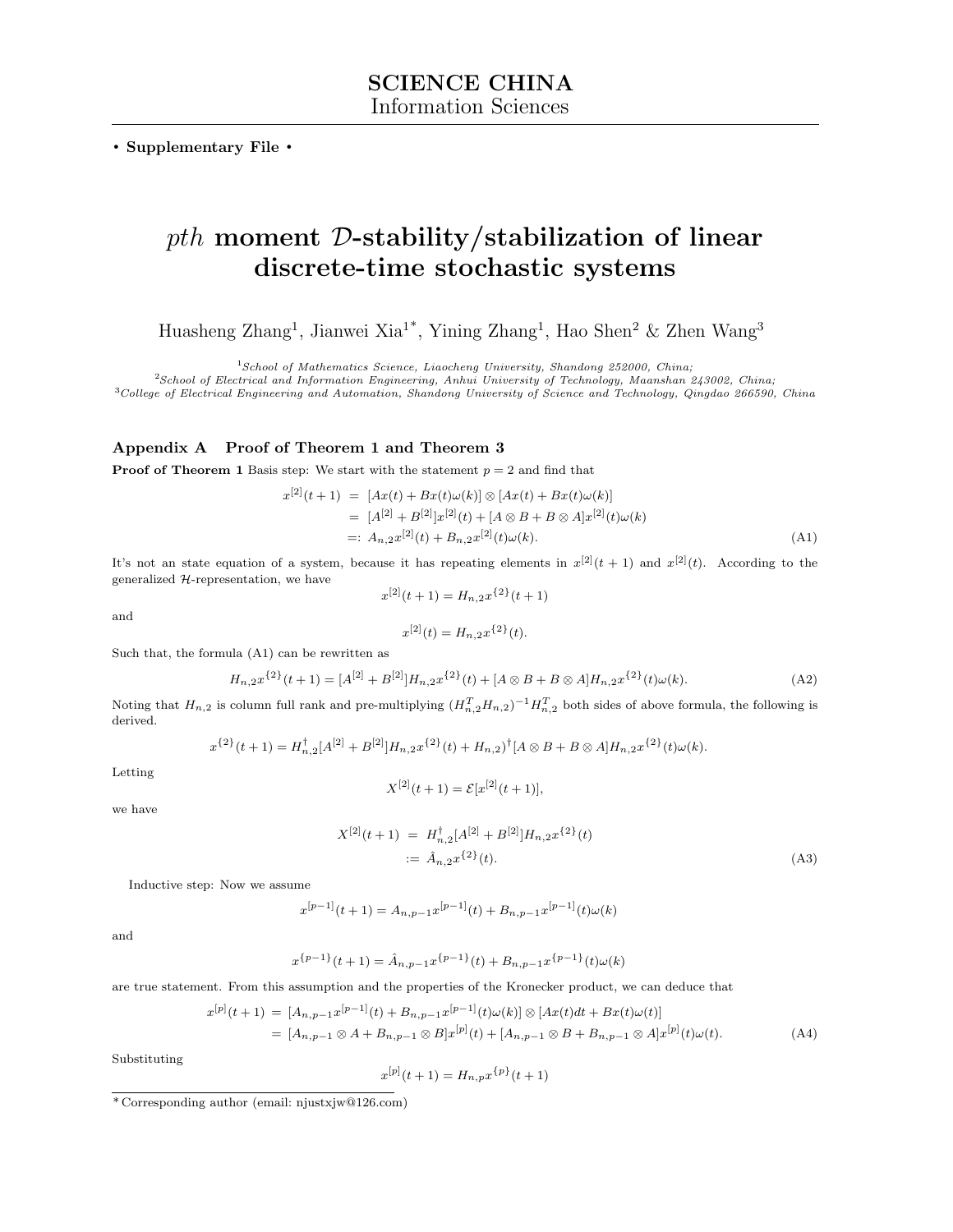and

$$
x^{[p]}(t) = H_{n,p} x^{\{p\}}(t)
$$

into (A4), we can get the following equation

$$
x^{\{p\}}(t+1) = H_{n,p}^{\dagger}[A_{n,p-1} \otimes A + B_{n,p-1} \otimes B]H_{n,p}x^{\{p\}}(t) + H_{n,p}^{\dagger}[A_{n,p-1} \otimes B + B_{n,p-1} \otimes A]H_{n,p}x^{\{p\}}(t)\omega(k)
$$
  
=:  $\hat{A}_{n,p}x^{\{p\}}(t) + \hat{B}_{n,p}x^{\{p\}}(t)\omega(k).$  (A5)

Letting

$$
X^{[p]}(t+1) = \mathcal{E}[x^{[p]}(t+1)],
$$

we have

$$
X^{[p]}(t+1) = \hat{A}_{n,p} X^{\{p\}}(t). \tag{A6}
$$

Observe that

$$
\lim_{t \to \infty} \mathcal{E} ||x(t)||^p = 0 \Leftrightarrow \lim_{t \to \infty} [X^{[p]}(t)] = 0 \Leftrightarrow \lim_{t \to \infty} [X^{\{p\}}(t)] = 0.
$$

Such that, stochastic system (2) is asymptotically stable in  $pth(p > 1)$  moment if and only if deterministic system (3) is asymptotically stable. According to Lyapunov stability theorem, we have (4) and (5) in Theorem 1. By the Hurwitz stability criterion, the system (2) is asymptotically stable if and only if

$$
\sigma(\hat{A}_{n\cdot p}) \subset (0,1).
$$

The proof is complete.

**Proof of Theorem 3** According to Definition 6 and Theorem 2, system (2) is generalized  $D$ -stabilizable if and only if there are constant matrix  $K$  and symmetric matrix  $P > 0$  such that

$$
\begin{bmatrix}\n-r\hat{P} & q\hat{P} + H_{n\cdot 2}^{\dagger}((A + CK) \otimes (A + CK)) \\
+ B \otimes B)H_{n\cdot 2}\hat{P} & \\
q\hat{P} + \hat{P}(H_{n\cdot 2}^{\dagger}((A + CK) \otimes (A + CK)) & & \\
+ B \otimes B)H_{n\cdot 2}\hat{P} & & \\
-r\hat{P}\n\end{bmatrix} < 0,\tag{A7}
$$

$$
(H_{n\cdot 2}^{\dagger}((A+CK)\otimes(A+CK)+B\otimes B)H_{n\cdot 2}\hat{P} + \hat{P}(H_{n\cdot 2}^{\dagger}((A+CK)\otimes(A+CK)+B\otimes B)H_{n\cdot 2})^{T} - 2a\hat{P} > 0
$$
\n(A8)

and

$$
(H_{n\cdot 2}^{\dagger}((A+CK)\otimes(A+CK)+B\otimes B)H_{n\cdot 2}\hat{P} + \hat{P}(H_{n\cdot 2}^{\dagger}((A+CK)\otimes(A+CK)+B\otimes B)H_{n\cdot 2})^{T} - 2b\hat{P} < 0.
$$
 (A9)

In the following, we deal with the formula

$$
H_{n\cdot 2}^{\dagger}((A+CK)\otimes (A+CK))H_{n\cdot 2}\hat{P}.
$$

According to the properties of Kronecker power, the above formula can be rewritten as

$$
H_{n\cdot 2}^{\dagger}(A\otimes A + (A\otimes C)(I\otimes K) + (C\otimes A)(K\otimes I) + (C\otimes C)(K\otimes K))H_{n\cdot 2}\hat{P}.
$$
 (A10)

By Lemma 4 and the definition of  $H_{n-2}$ , the formula (A10) is equivalent to

$$
H_{n\cdot2}^{\dagger}(A\otimes A + (A\otimes C)[\overline{\eta^{-1}(\hat{p}_1)K}^{\dagger}\cdots \overline{\eta^{-1}(\hat{p}_{n(n+1)/2})K}^{\dagger}]
$$
  
+ $(C\otimes A)[\overline{K}\eta^{-1}(\hat{p}_1) \overline{K}\eta^{-1}(\hat{p}_2) \cdots \overline{K}\eta^{-1}(\hat{p}_{n(n+1)/2})]$   
+ $(C\otimes C)[\overline{K}\eta^{-1}(\hat{p}_1)K^{\dagger}\cdots \overline{K}\eta(\hat{p}_{n(n+1)/2})K^{\dagger}])$   
:=  $H_{n\cdot2}^{\dagger}(A\otimes A + (A\otimes C)[\overrightarrow{Y_1}, \cdots, \overline{Y_{n(n+1)/2}}]$   
+ $(C\otimes A)[\overline{Y_1}^{\dagger}, \overline{Y_2}^{\dagger}, \cdots, \overline{Y_{n(n+1)/2}^{\dagger}}]$   
+ $(C\otimes C)[\overline{Z_1}^{\dagger}, \cdots, \overline{Z_{n(n+1)/2}}]$   
+ $(C\otimes C)[\overline{Z_1}^{\dagger}, \cdots, \overline{Z_{n(n+1)/2}}]$   
:=  $\Gamma(H_{n\cdot2}, A, C, Y, Z),$  (A11)

where  $\hat{p}_i$  is the *ith* column of matrix  $\hat{P}$  and  $\eta : P = (p_{ij}) \in S_n \mapsto (p_{11}, \dots, p_{1n}, p_{22}, \dots, p_{2n}, \dots, p_{n-1,n})^T$ . Such that we can get inequations (13) of Theorem 3. As the similar procedures, we can get inequations (14) and (15) of Theorem 3. The proof is end.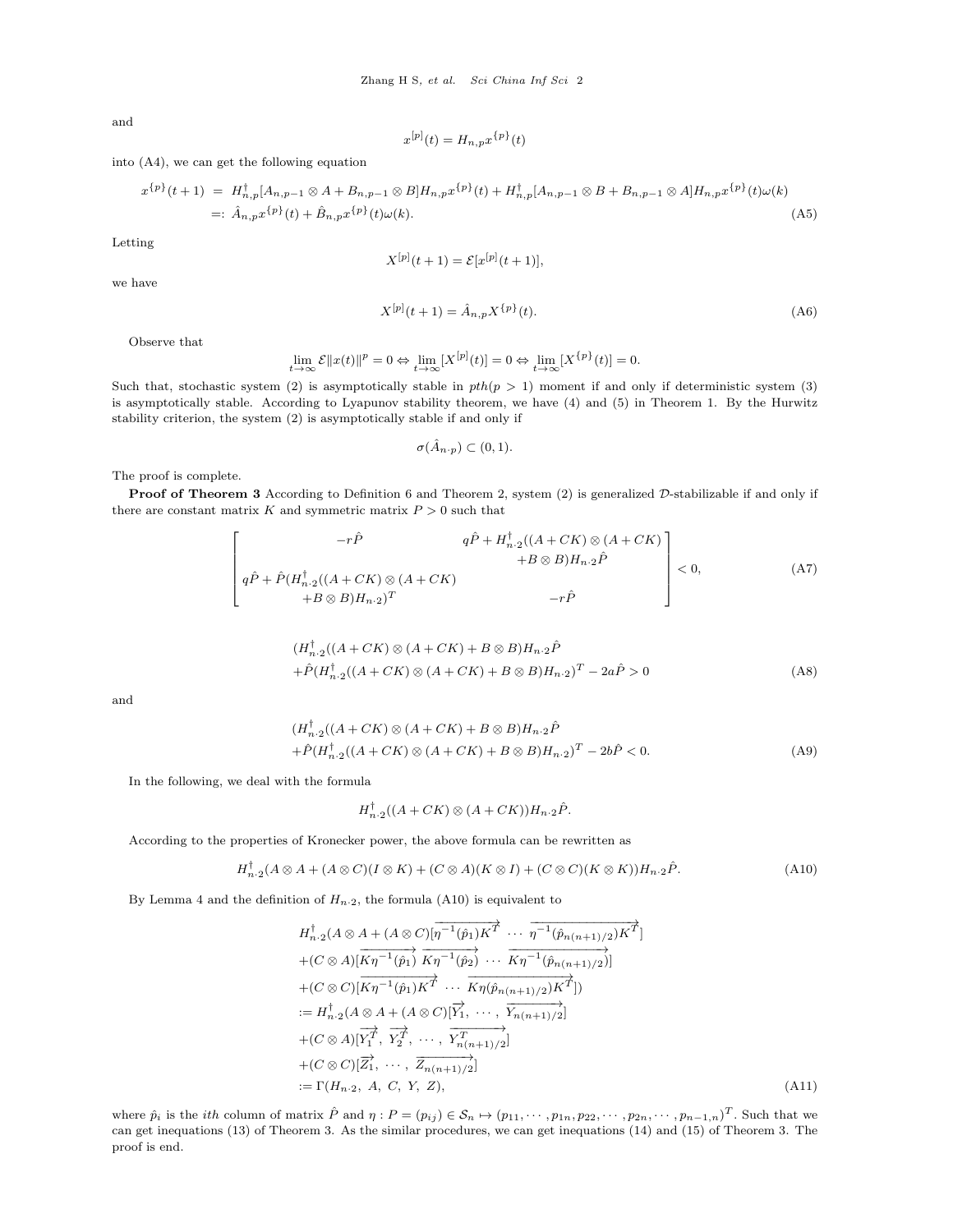## **Appendix B Corollaries of Theorem 2**

As the special cases of Theorem 2, below are a few corollaries. Because the disk region, vertical/horizontal strip region and their intersection region have very important practical significance in pole assignment, the *pth* moment stability conditions of the disk region, vertical/horizontal strip region and their intersection region are given below. The following corollaries

can be presented when take the characteristic function of 
$$
\mathcal{D}
$$
 as a disk, i.e.,  $M = \begin{bmatrix} -r & c \\ c & -r \end{bmatrix}$ ,  $N = \begin{bmatrix} 0 & 1 \\ 0 & 0 \end{bmatrix}$  and a conic sector,

i.e., 
$$
M = 0, N = \begin{bmatrix} \sin\theta & \cos\theta \\ -\cos\theta & \sin\theta \end{bmatrix}
$$
, respectively.

0 *−r*

**Corollary 1.** The discrete-time linear stochastic system (2) is *pth* moment stable in the disk centered at  $(q, 0)$  with radius  $r(|q| + |r| < 1)$ , i.e., all eigenvalues of  $\hat{A}_{n,p}$  lie in the disk, if and only if the linear matrix inequality

$$
\begin{bmatrix} -r\hat{P} & q\hat{P} + \hat{A}_{n\cdot p}\hat{P} \\ q\hat{P} + \hat{P}\hat{A}_{n\cdot p}^T & -r\hat{P} \end{bmatrix} < 0.
$$
 (B1)

admits a solution  $\hat{P} > 0$ .

In particular, we can get the sufficient and necessary conditions for the *pth* moment stability of the discrete-time linear stochastic system, when  $M =$ [ *−*1 0 0 *−*1 ]  $, N =$  $\left[\begin{array}{cc} 0 & 1 \\ 0 & 0 \end{array}\right].$ 

**Corollary 2.** System (2) is *pth* moment stable, i.e., all eigenvalues of  $\hat{A}_{n,p}$  lie in the unit disk, if and only if there exists a symmetric matrix  $\hat{P} > 0$ , such that the linear matrix inequalities

$$
\begin{bmatrix} \hat{P} & \hat{A}_{n \cdot p} \hat{P} \\ \hat{P} \hat{A}_{n \cdot p}^T & -\hat{P} \end{bmatrix} < 0 \tag{B2}
$$

or

$$
\hat{A}_{n \cdot p} \hat{P} \hat{A}_{n \cdot p}^T - \hat{P} < 0,
$$
\n
$$
\hat{P} > 0
$$
\n(B3)

hold.

**Remark 1.** When  $p = 2$ , it becomes the sufficient and necessary conditions for the stability in the mean square sense of the discrete-time linear stochastic systems, which has been shown in Corollary 3.

Another important conclusion is about the rate of convergence for the discrete-time linear stochastic systems. Based on Corollary 2, let  $M =$ [ *−r* 0 ]  $(r < 1), N =$  $\begin{bmatrix} 0 & 1 \\ 0 & 0 \end{bmatrix}$ , we have the following corollary.

**Corollary 3.** System (2) is *pth* moment stable in interval  $(0, r)(r < 1)$ , i.e., all eigenvalues of  $\hat{A}_{n,p}$  are assigned in the specified disk with the center at the origin and the radius  $r$ , if and only if there is a symmetric matrix  $\hat{P} > 0$ , such that the linear matrix inequalities

$$
\begin{bmatrix} r\hat{P} & \hat{A}_{n\cdot p}\hat{P} \\ \hat{P}\hat{A}_{n\cdot p}^T & -r\hat{P} \end{bmatrix} < 0
$$
 (B4)

or

$$
\hat{A}_{n \cdot p} \hat{P} \hat{A}_{n \cdot p}^T - r^2 \hat{P} < 0,
$$
\n
$$
\hat{P} > 0
$$
\n(B5)

hold.

**Remark 2.** In corollary 4, the smaller the radius *r*, the faster convergence in *pth* moment of the discrete-time linear stochastic systems.

In most practical situations, we usually face the intersection of LMI regions in order to guarantee satisfactory some design objectives. Fortunately, the intersection of LMI regions is also an LMI region with characteristic functions as a combination by Lemma 2. A frequently-used intersection of regions for control purpose is the set

$$
R((q,0),r,a,b) = \{x + yj \in C : -b < x < -a, -r < y < r, \ \tan \theta = \frac{(r^2 - a^2)^{1/2}}{|a|}\}\tag{B6}
$$

. Confining the closed-loop poles to this region ensures that the damping ratio lies in [*cosθ* 1], the decay rate lies in  $[a (b^2 + (r^2 - (b - q)^2)^{1/2}]$ . The region (B6) can be characterized as the following corollary.

**Corollary 4.** The discrete-time linear stochastic system (2) is *pth* moment stable in the intersection of the disk centered at  $(q,0)$  with radius  $r(|q|+|r|<1)$  and the vertical strip  $(a,b)$ , i.e., all eigenvalues of  $\hat{A}_{n,p}$  lie in the intersection of the disk and the vertical strip, if and only if the linear matrix inequalities

$$
\begin{bmatrix} -r\hat{P} & q\hat{P} + \hat{A}_{n\cdot p}\hat{P} \\ q\hat{P} + \hat{P}\hat{A}_{n\cdot p}^T & -r\hat{P} \end{bmatrix} < 0,\tag{B7}
$$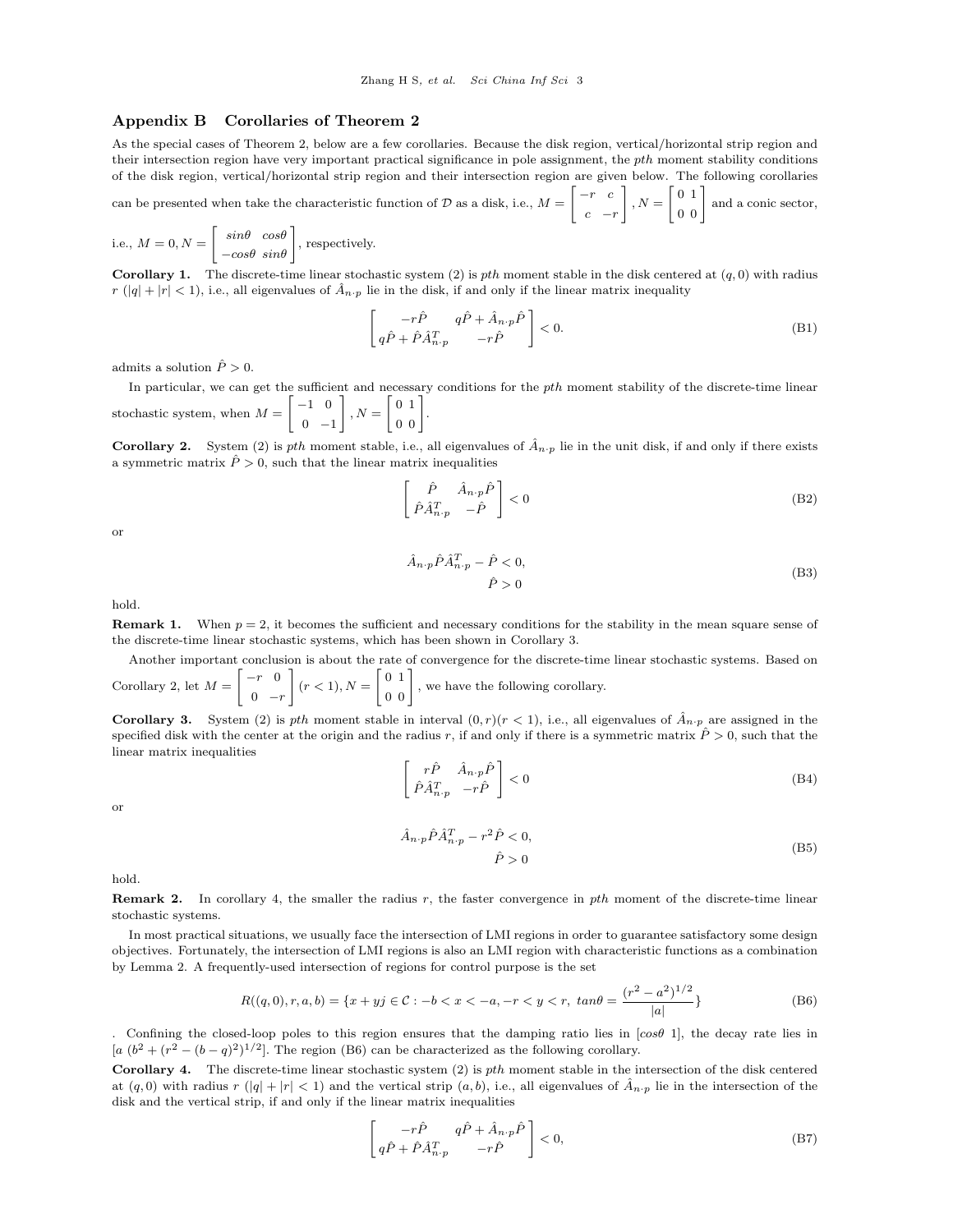$$
\hat{A}_{n \cdot p} \hat{P} + \hat{P} \hat{A}_{n \cdot p}^T - 2a \hat{P} > 0
$$
\n(B8)

and

$$
\hat{A}_{n \cdot p} \hat{P} + \hat{P} \hat{A}_{n \cdot p}^T - 2b \hat{P} < 0 \tag{B9}
$$

admit a solution  $\hat{P} > 0$ .

Another frequently-used intersection of regions for control purpose is the set  $R((q_1, 0), r_1, (q_2, 0), r_2)$ . Confining the closed-loop poles to this region ensures that the damping ratio lies in  $\left[ \cos \alpha 1 \right]$ , the decay rate lies in  $\left[ \left| q_2 - r_2 \right| f(q_1, r_1, q_2, r_2)$ . where

$$
\cos\alpha = \frac{r_2^2 - r_1^2 - q_2^2 + q_1^2}{2(2(q_1 - q_2)(q_1r_2^2 - q_1q_2^2 - q_2r_1^2 + q_2q_1^2))^{1/2}},
$$
  

$$
f(q_1, r_1, q_2, r_2) = \left(\frac{2(q_1r_2^2 - q_1q_2^2 - q_2r_1^2 + q_2q_1^2)}{q_1 - q_2}\right)^{1/2}.
$$

The region  $R((q_1, 0), r_1, (q_2, 0)$  can be characterized as the following corollary.

**Corollary 5.** The discrete-time linear stochastic system (2) is *pth* moment stable in the intersection of the disk centered at  $(q,0)$  with radius r  $(|q|+|r|<1)$  and the vertical strip  $(a,b)$ , i.e., all eigenvalues of  $\hat{A}_{n,p}$  lie in the intersection of the disk and the vertical strip, if and only if the linear matrix inequalities

$$
\begin{bmatrix} -r\hat{P} & q\hat{P} + \hat{A}_{n\cdot p}\hat{P} \\ q\hat{P} + \hat{P}\hat{A}_{n\cdot p}^T & -r\hat{P} \end{bmatrix} < 0,\tag{B10}
$$

$$
\hat{A}_{n \cdot p} \hat{P} + \hat{P} \hat{A}_{n \cdot p}^T - 2a\hat{P} > 0
$$
\n(B11)

and

$$
\hat{A}_{n \cdot p} \hat{P} + \hat{P} \hat{A}_{n \cdot p}^T - 2b \hat{P} < 0 \tag{B12}
$$

admit a solution  $\hat{P} > 0$ .

The following corollary presents the problem of a region *R*(*a, r, θ*) intersecting of a disk with radius *r*(*r <* 1), a sector with inner angle 2*θ*, and a half plane less than *a*.

**Corollary 6.** The linear discrete stochastic system (2) is *pth* moment stable in  $R(a, r, \theta)$  i.e., all eigenvalues of  $\hat{A}_{n}$ <sup>*n*</sup> lie in  $R(a, r, \theta)$ , if and only if there exists a symmetric matrix  $\hat{P} > 0$ , such that the linear matrix inequalities

$$
\hat{P}\hat{A}_{n\cdot p} + \hat{A}_{n\cdot p}^T \hat{P} + 2a\hat{P} < 0,\tag{B13}
$$

$$
\begin{bmatrix} -r\hat{P} & \hat{A}_{n \cdot p} \hat{P} \\ \hat{P}\hat{A}_{n \cdot p}^T & -r\hat{P} \end{bmatrix} < 0
$$
\n(B14)

and

$$
\begin{bmatrix}\n\sin\theta(\hat{A}_{n\cdot p}\hat{P} + \hat{P}\hat{A}_{n\cdot p}^T) & \cos\theta(\hat{A}_{n\cdot p}\hat{P} - \hat{P}\hat{A}_{n\cdot p}^T) \\
\cos\theta(\hat{P}\hat{A}_{n\cdot p}^T - \hat{A}_{n\cdot p}\hat{P}) & \sin\theta(\hat{A}_{n\cdot p}\hat{P} + \hat{P}\hat{A}_{n\cdot p}^T)\n\end{bmatrix} < 0.
$$
\n(B15)

*,*

## **Appendix C Numerical Example**

**Example 1.** Consider the second-order discrete-time stochastic system (2) with matrices

$$
A = \begin{bmatrix} 1 & -4 \\ -3 & -2 \end{bmatrix}, B = \begin{bmatrix} 0.9 & 0.1 \\ -1.5 & 0.6 \end{bmatrix}.
$$

According to Theorem 1, we can get

$$
\hat{A}_{2\cdot 2} = \left[\begin{array}{ccc}1.8100 & -7.8200 & 16.0100\\-4.3500 & 10.3900 & 8.0600\\11.2500 & 10.2000 & 4.3600\end{array}\right]
$$

and the eigenvalue of  $\hat{A}_{2 \cdot 2}$ 

$$
\sigma(\hat{A}_{2\cdot 2}) = \{-14.7534, 12.9187, 18.3947\}.
$$

Obviously, the discrete-time linear stochastic system with system matrices *A* and *B* is not stable in the mean square without a controller.

In what follows, we will investigate the mean square stabilization of the system (2) without any regional constrain. Associated with *C* =  $\begin{bmatrix} -2 & -1 \\ -0.3 & 3 \end{bmatrix}$  and  $u(t) = Kx(t)$ , where

$$
K_1 = \left[ \begin{array}{cc} 0.0952 & -2.1111 \\ 1.0095 & 0.2222 \end{array} \right].
$$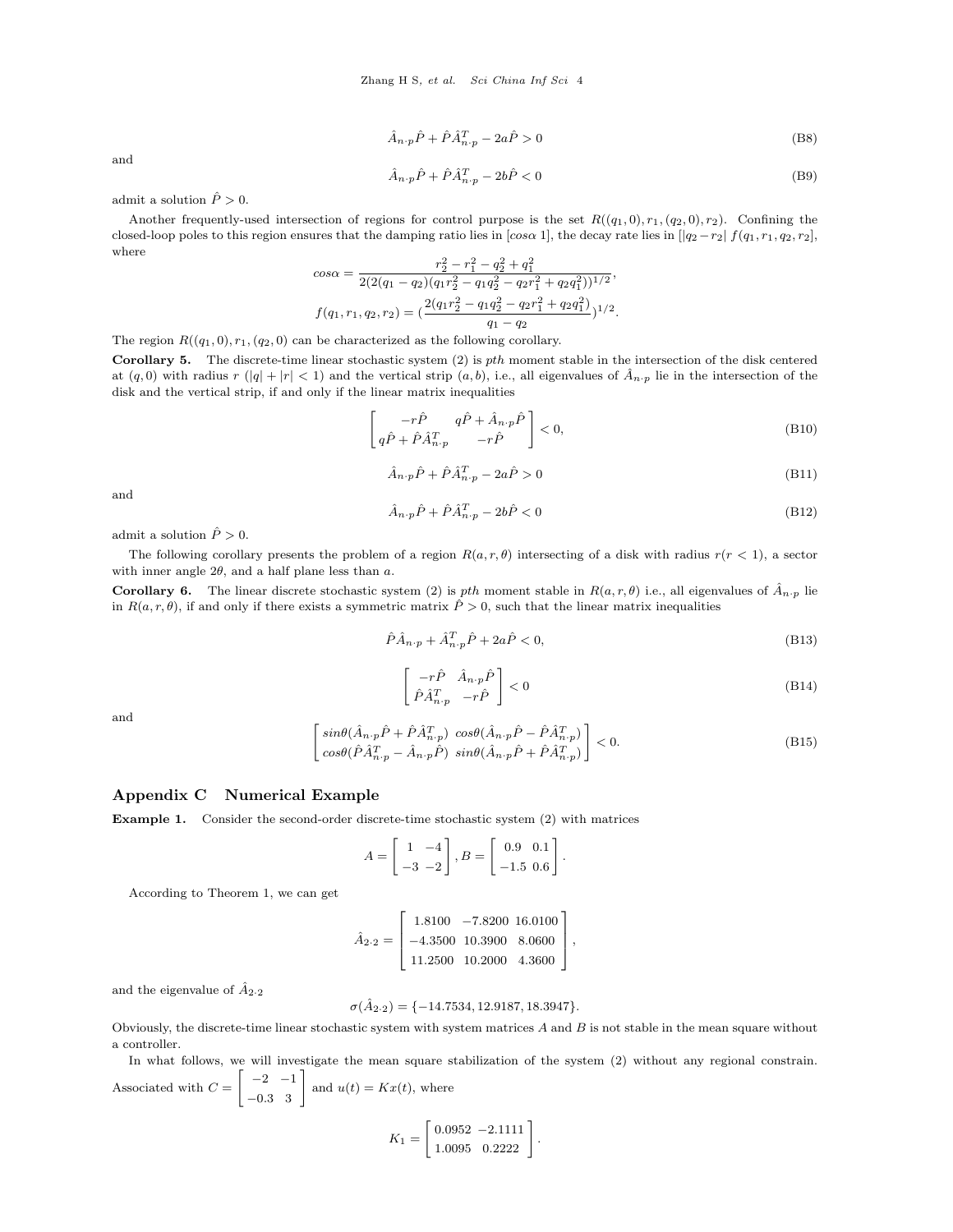

Figure C1 State response under the stabilization controller

After the addition of controller *K*1, the system matrix becomes

$$
\hat{A}_{K_1} = \left[\begin{array}{ccc} 0.8500 & 0.1800 & 0.0100\\ -1.3500 & 0.5300 & 0.0600\\ 2.2500 & -1.8000 & 0.8500 \end{array}\right],
$$

and its eigenvalue is

$$
\sigma(\hat{A}_{K_1}) = \{0.6192 + 0.5836i, 0.6192 - 0.5836i, 0.9917\},\
$$

which is asymptotically stable in the mean square sense. However, the system converges too slowly as shown in figure C1. In the following, we give the region  $R((q, 0), r, a, b) = R((0.5, 0), 0.3, 0.4, 0.7)$ , in order to get better system properties.

The controller  $\sqrt{ }$ 0 *−*2*.*2222

$$
K_2 = \left[ \begin{array}{cc} 0 & -2.2222 \\ 1 & 0.4444 \end{array} \right],
$$

is obtained in light of Theorem 3. After the addition the controller  $K_2$ , the system matrix becomes

$$
\hat{A}_{K2} = \left[\begin{array}{ccc} 0.8100 & 0.1800 & 0.0100\\ -1.3500 & 0.3900 & 0.0600\\ 2.2500 & -1.8000 & 0.3600 \end{array}\right],
$$

and its eigenvalue is

 $\sigma(\hat{A}_{K_2}) = \{0.4350 + 0.5356i, 0.4350 - 0.5356i, 0.6900\},\$ 

which is asymptotically stable in the mean square sense. However, the system converges faster than above, which is shown in figure C2.



**Figure C2** State response under the stabilization controller

**Remark 3.** In the usual stabilization control, we just require the discrete-time system to be stable, that is, the system poles are just in unit circle after adding the controller. However, those are not good enough in many practical applications. The discrete-time system pole is too close to the edge of the unit circle, the convergence speed is very slow(see figure C1). Meanwhile, the anti-interference of the discrete-time system will be very poor if the system poles are too close to original point. The probability that the poles fall into the right region with no constraints is extremely small.